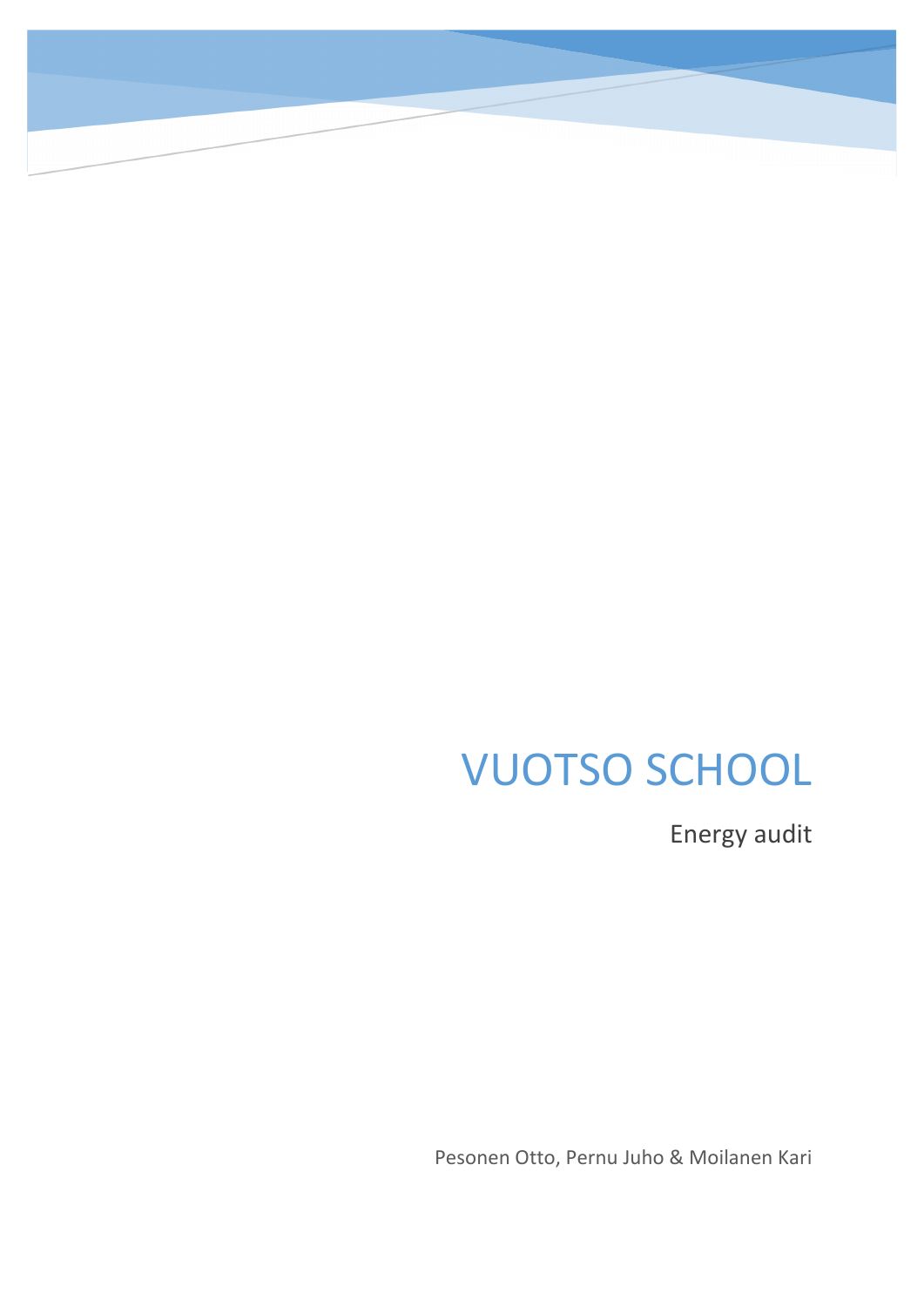# Table of contents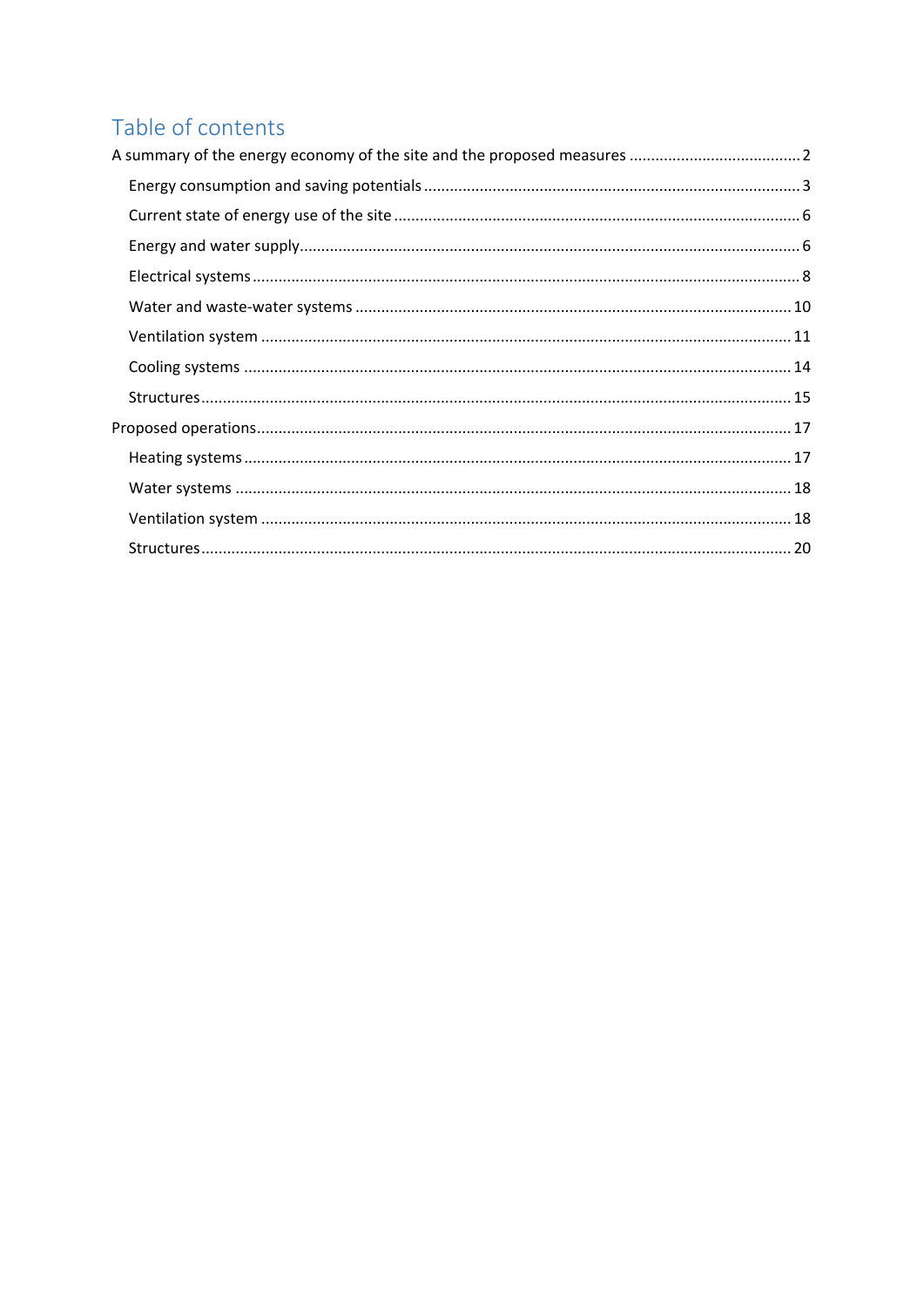# <span id="page-2-0"></span>A summary of the energy economy of the site and the proposed improvements

Site details

**Property:** Vuotson School

**Address:** Ivalontie 8716, 99690 Vuotso

**Type of building:** 551 Buildings of general education institutions

**Purpose and working hours:** School building (lower and upper secondary)

- Working hours from 07:00 to 16:00 on weekdays

- Gym is used in the evening, from 16:00 until 21:00
- Kitchen open from 06:30 to 14:30 on weekdays
- In the kitchen, about 50 servings are made daily

**Buildings:** School Building, Year of construction: 1969, Multifunctional building 1977

**Year of renovations:** Kitchen extension (1995), water roof, attic floor insulation & windows 2007

**Building volume:** 5710 m3

**Gross area of the building:** 1155 m2

**Previous studies:** Energy Audit 2015, Bioenergy possibilities study 2014

#### **Changes after previous auditing:**

- Supply air duct built into classrooms
- Installation / replacement of replacement air heaters
- Modifying classrooms
- Installation of air-to-water heat pump system
- Installation of frequency converters on IV machines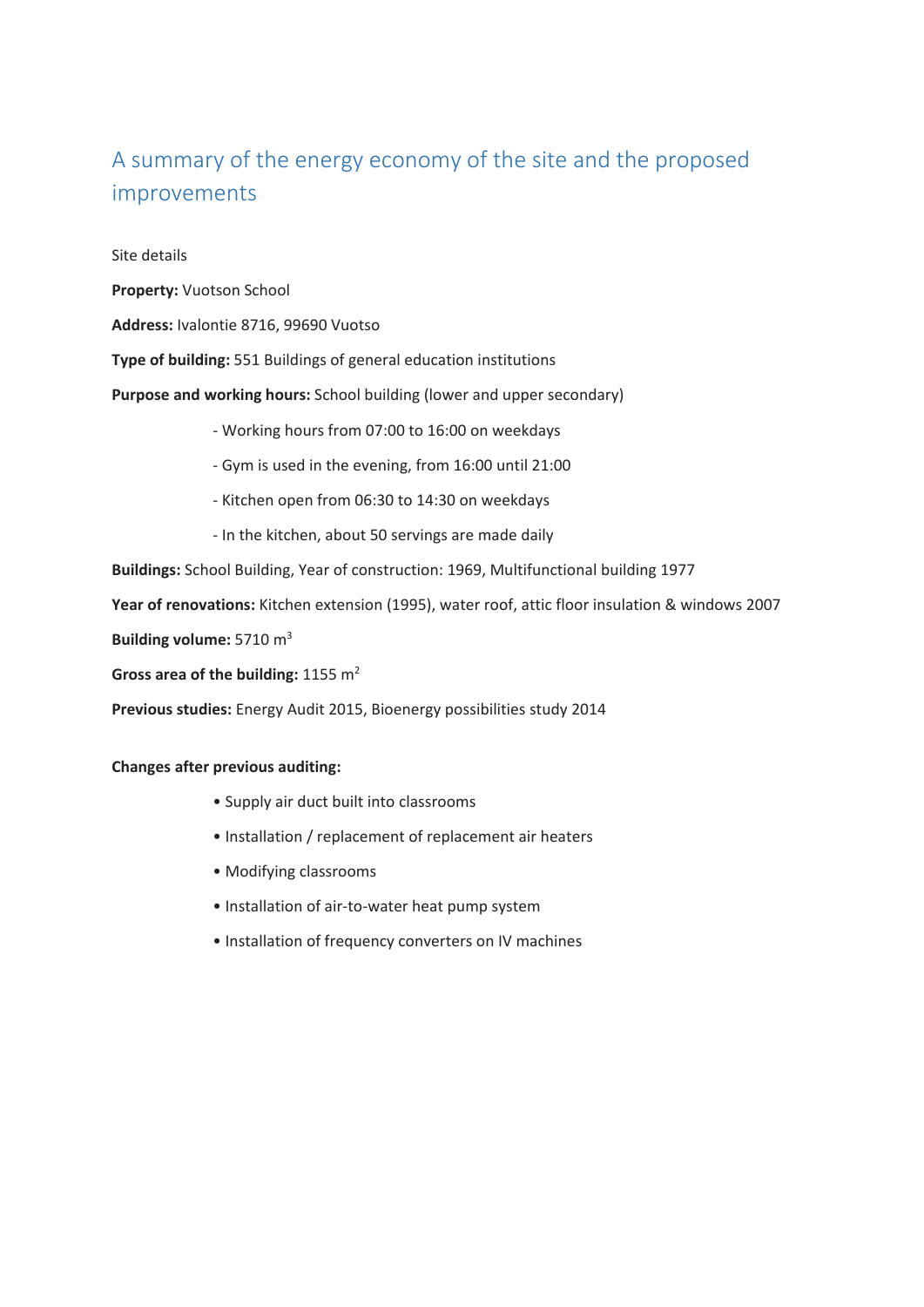# <span id="page-3-0"></span>Energy consumption and saving potentials

The heat consumption figures before and after the previous energy auditing are shown in Table 1. Normalized as known as weather-adjusted consumption is standardized for Sodankylä-area. Consumption figures for 2014 are not comparable due to missing measurement data. Heat energy consumption figures have been obtained by calculating oil consumption.

In the energy auditing at 2015, the saving potential of the proposed operations was calculated to be 40 MWh/a, which is about 10% from total energy consumption. However, this has not been achieved. Normalized consumption of 2018 copmpared to the consumption of 2013, achieved saving is about 3,3%.

| Year | Measured (MWh/a) | Normalized (MWh/a) | <b>Specific consumption</b><br>(kWh/m <sup>3</sup> ) |
|------|------------------|--------------------|------------------------------------------------------|
| 2013 | 390,1            | 427,3              | 74,8                                                 |
| 2014 |                  |                    |                                                      |
| 2015 | 387,0            | 441,2              | 77,3                                                 |
| 2016 | 376,6            | 419,7              | 73,5                                                 |
| 2017 | 380,7            | 394,3              | 69,1                                                 |
| 2018 | 376              | 413,2              | 72,4                                                 |

Table 1: Heat energy consumption

Consumption readings indicate that the subject's thermal energy consumption has decreased. The net consumption of thermal energy has decreased by 14,1 MWh compared to 2013. Weather-corrected readings have also fallen, so energy savings are not due to the prevailing weather conditions.

In terms of electricity consumption, the previous auditing estimated the savings potential to be 12 MWh of 2014 consumption. Table 2 shows the annual electricity consumption.

| Year | Measured (MWh/a) | <b>Specific consumption</b><br>(kWh/m <sup>3</sup> ) |
|------|------------------|------------------------------------------------------|
| 2013 | 79,2             | 13,86                                                |
| 2014 | 89,4             | 15,66                                                |
| 2015 | 77,2             | 13,50                                                |
| 2016 | 94,5             | 16,55                                                |
| 2017 | 92,5             | 16,20                                                |
| 2018 | 97,2             | 17,00                                                |

Table 2: Electricity consumption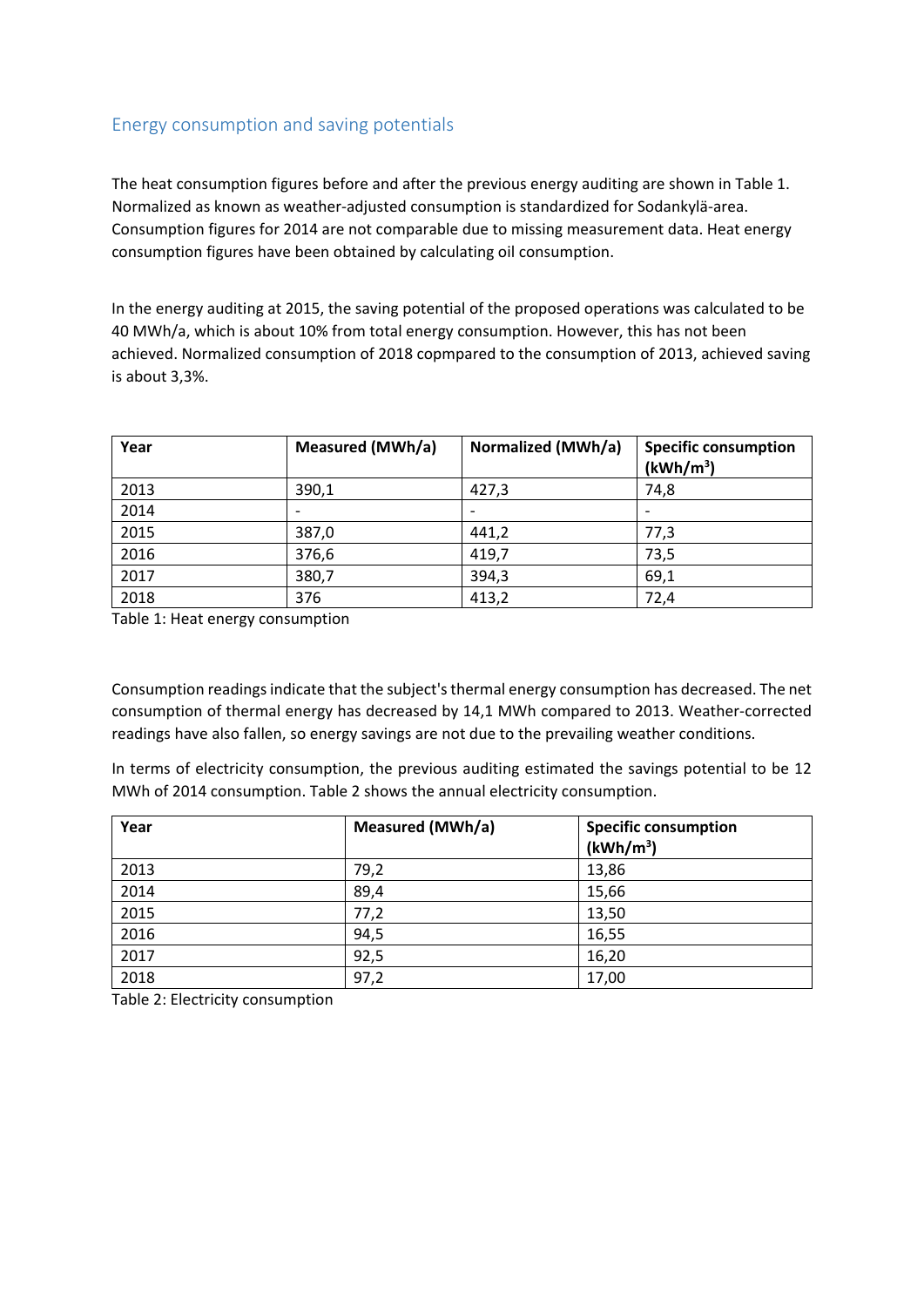Although in 2015 electricity consumption has fallen considerably, the electricity consumption of the site has increased considerably since 2016. The 2018 consumption increase is understandable with the installation of an air-to-water heat pump. Next year's electricity consumption will increase further due the heat pumps, but correspondingly, oil consumption should fall significantly.

In 2015, the saving potential of the water consumption was estimated to be  $39m<sup>3</sup>$  from the 2014 figure. This would mean about 15% savings. This goal has been achieved. Table 3. shows the water consumptions from 2013 to 2018.

| Year | $m^3/a$ | <b>Specific consumption</b><br>(dm <sup>3</sup> /m <sup>3</sup> ) |
|------|---------|-------------------------------------------------------------------|
| 2013 | 226     | 39,6                                                              |
| 2014 | 270     | 47,3                                                              |
| 2015 | 314,4   | 55,0                                                              |
| 2016 | 148,4   | 26,0                                                              |
| 2017 | 118,1   | 20,7                                                              |
| 2018 | 215,3   | 37,7                                                              |

Table 3: Water consumption

Specific consumption of water has been very variable over the years. The individual leaks in the toilet seats can cause up to twenty cubic meters of additional consumption on a monthly basis. The leaks should therefore be repaired as soon as possible after the leak is detected.

The specific heat consumption of the site has been much higher than the average for general education building in Finland, while the specific consumption of electricity has been very close to the average. However, the specific water consumption has been significantly lower than the average, which is explained by the low number of students.

# **Summary of energy consumptions and saving potential**

| Consumption | <b>Saving potential</b>  |      | <b>Investment costs</b> |
|-------------|--------------------------|------|-------------------------|
| Heat        |                          |      |                         |
| 376 MWh/a   | 75 MWh/a                 | 20 % | 5400 $\epsilon$ + heat  |
|             | 7500 €/a                 |      | recovery investment     |
|             | 19,6 tCO <sub>2</sub> /a |      |                         |
| Electricity |                          |      |                         |
| 97,2 MWh    | 0 MWh                    | 0%   | 0€                      |
|             | 0€                       |      |                         |
|             | $0$ tCO <sub>2</sub>     |      |                         |
| Water       |                          |      |                         |
| 215,3 m3    | $111 \text{ m}^3$        | 52 % | 0-300 €                 |
|             | 360€                     |      |                         |

Table 4: Energy consumption and saving potential

# **Notes related to table 4.**

- Heat energy consumption is the net energy consumption of 2018
- Boiler efficiency of 0.85 has been used in calculations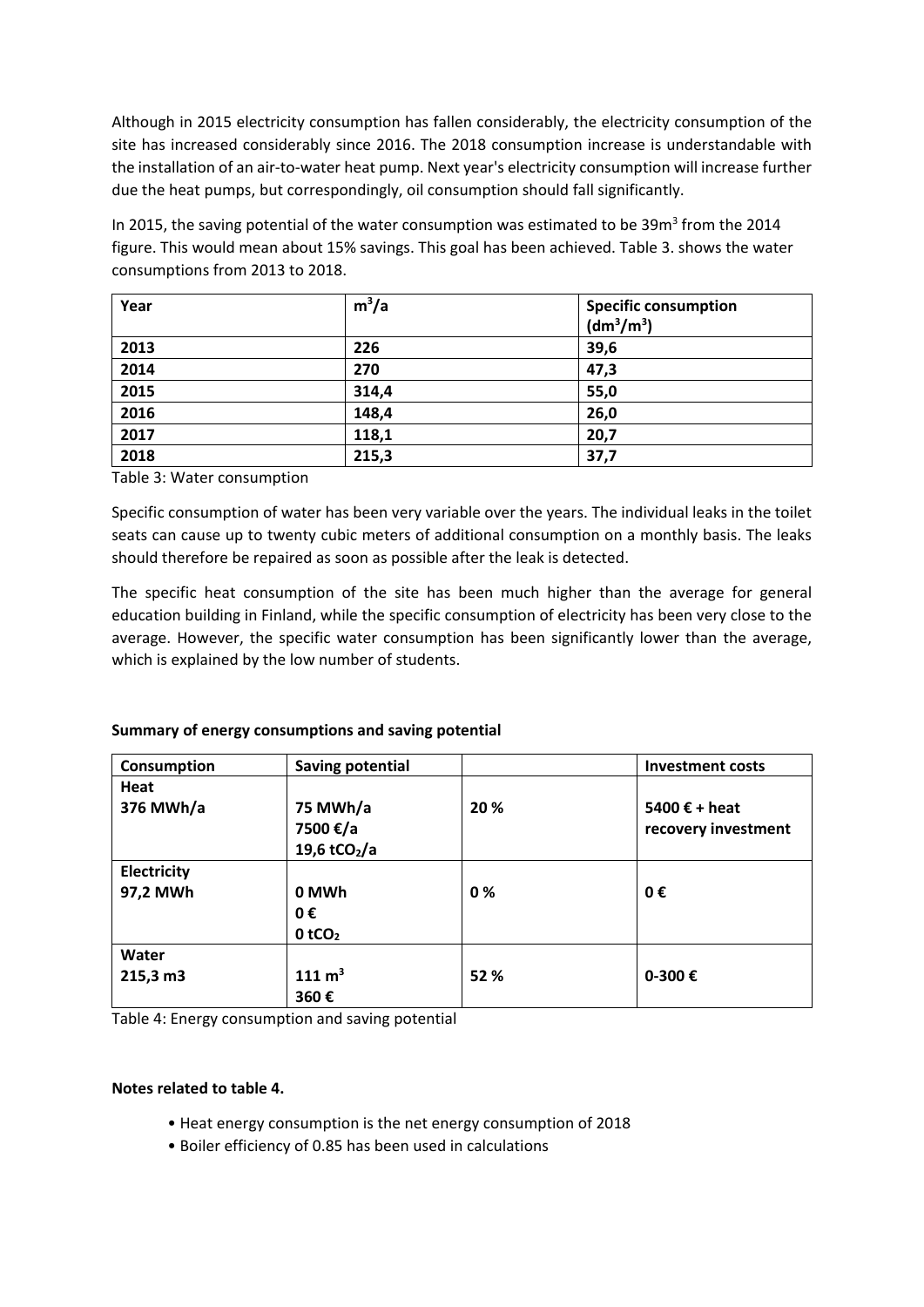• The cost of heat energy has been calculated on the basis of the price level at the time of the auditing

• The heat energy output of the heat pump system has not been taken into account in the calculation

# **Summary of the proposed improvements**

#### **Heat**

The following solutions can achieve an annual savings of 75-85 MWh, with annual total savings of about 20%:

- Insulation of the upper base in the ventilated tops. 9,4MWh => about 2,5%
- Heat recovery unit for ventilation machine 65-75 MWh => 17%
- Use of vestibule

# **Electric**

• No proposed operations.

#### **Water**

• Repair of water leaks on water fittings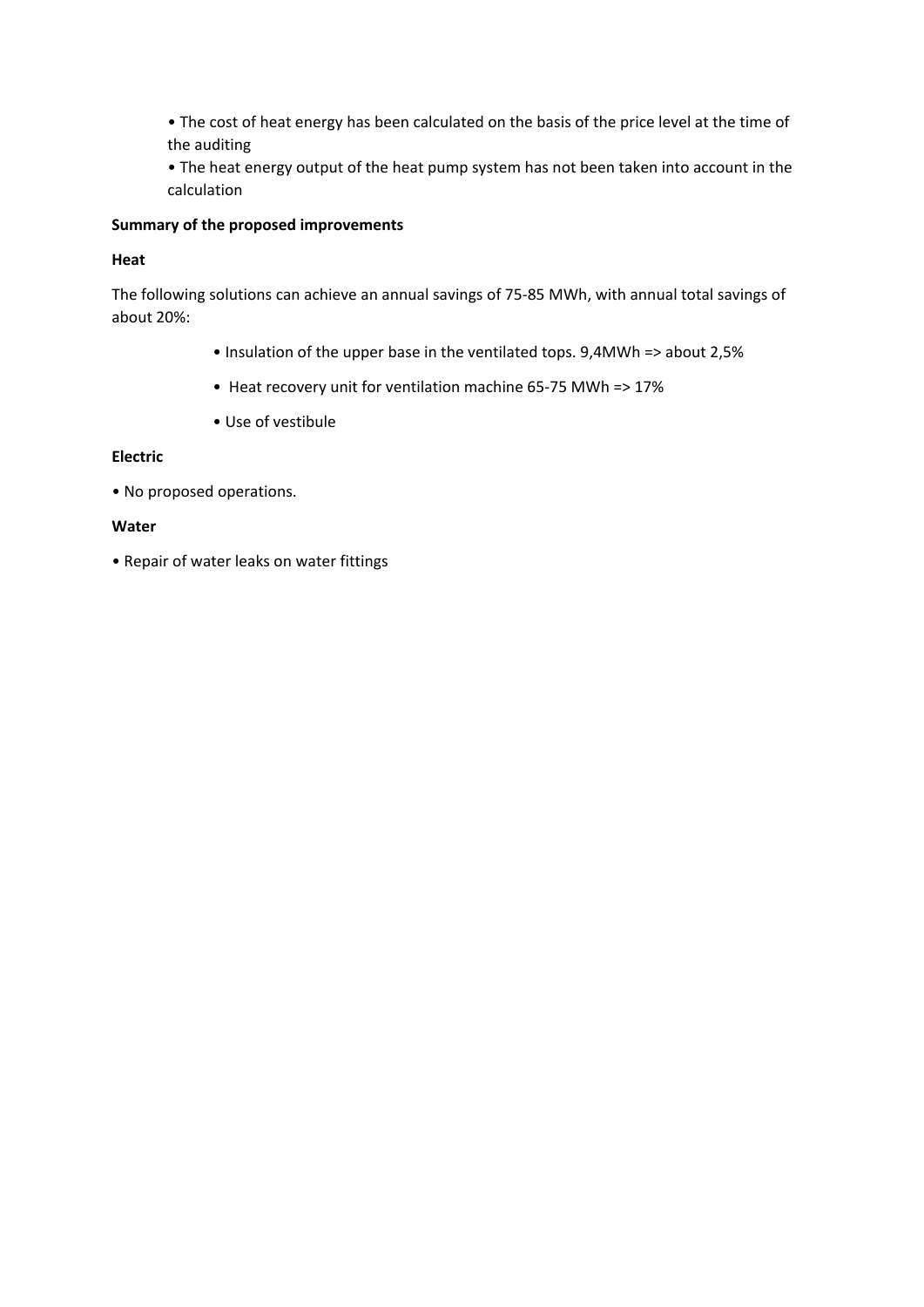# <span id="page-6-0"></span>Current state of energy use of the site

# <span id="page-6-1"></span>Energy and water supply

# **Heat**

- Heat energy is mainly produced by the LAKA ZKL 160 oil burner
- There are three Viessman Vitocal 200-S air-to-water heat pumps installed in 2018
- The Högfors 25 wood boiler is still used as a backup system
- The heating of the kitchen area is provided by electrically heated floor

# **Electricity**

- Transmission of electricity: Rovakaira Oy
- Tranfer tariff: General electricity
- Electricity bought from Energiapolar Oy

#### **Water**

- Water connection: Vuotson vesihuolto Oy
- Waste water connection: Vuotson vesihuolto Oy

# Description of the heating system

The property's heat distribution has been managed with three different water circuit for radiators, one of which serves the guidance center, one for multifunctional building and one for school building. The multifunctional building's heating network is equipped with a branch for the supply air machines radiator. The building has a Stenfors stematic automation system which is used to control and monitor the operation of the heating system, exhaust air machines and supply air machine.

At the time of the auditing process, the building's room temperatures averaged from 19 to 20 degrees, which can be considered sensible from the point of view of air quality and energy efficiency. The room temperatures were quite uniform across the building. The change from the previous auditing process is considerable, where the average temperature was 22.5 ° C. However, there were considerable differences in the temperatures of the radiators, even by single room. The measurement were done by surface temperature meter. During the auditing process we installed several data loggers on the site. During the two week measurement period, the lobby space temperature dropped to a minimum of 14 ° C at night time, which can be considered to be extremely low.

The energy output of the heat pump system installed in summer 2018 has not been taken into account in the calculations. The savings potential brought by the air-to-water heat pump is not yet fully reflected in the consumption figures for 2018, and there have been problems with the operation of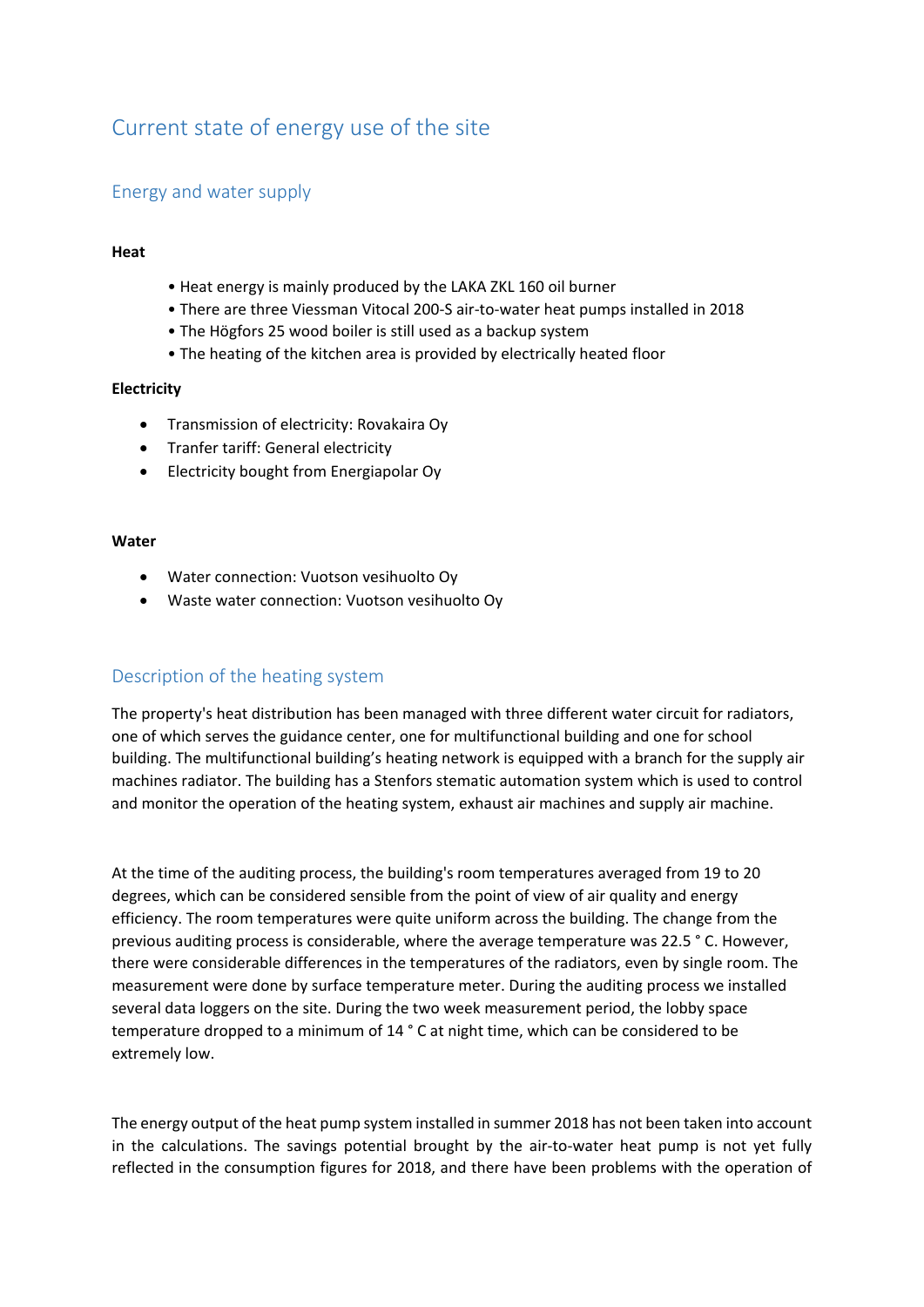the system according to the property manager. The operation of the heat pump and consumption figures should be monitored more closely during the spring months, and if there are no obvious savings, pump supplier / service organization should be contacted.



Figure 1: Outdoor units of the heat pumps

The estimate of the consumption share of heat energy in 2018 is presented in Table 5.

|                    | MWh/a | %    |
|--------------------|-------|------|
| <b>Heating</b>     | 281   | 75   |
| <b>Ventilation</b> | 90,4  | 24   |
| Hot water          | 3,74  |      |
| <b>Total</b>       | 376,1 | 100% |

Table 5: Consumption share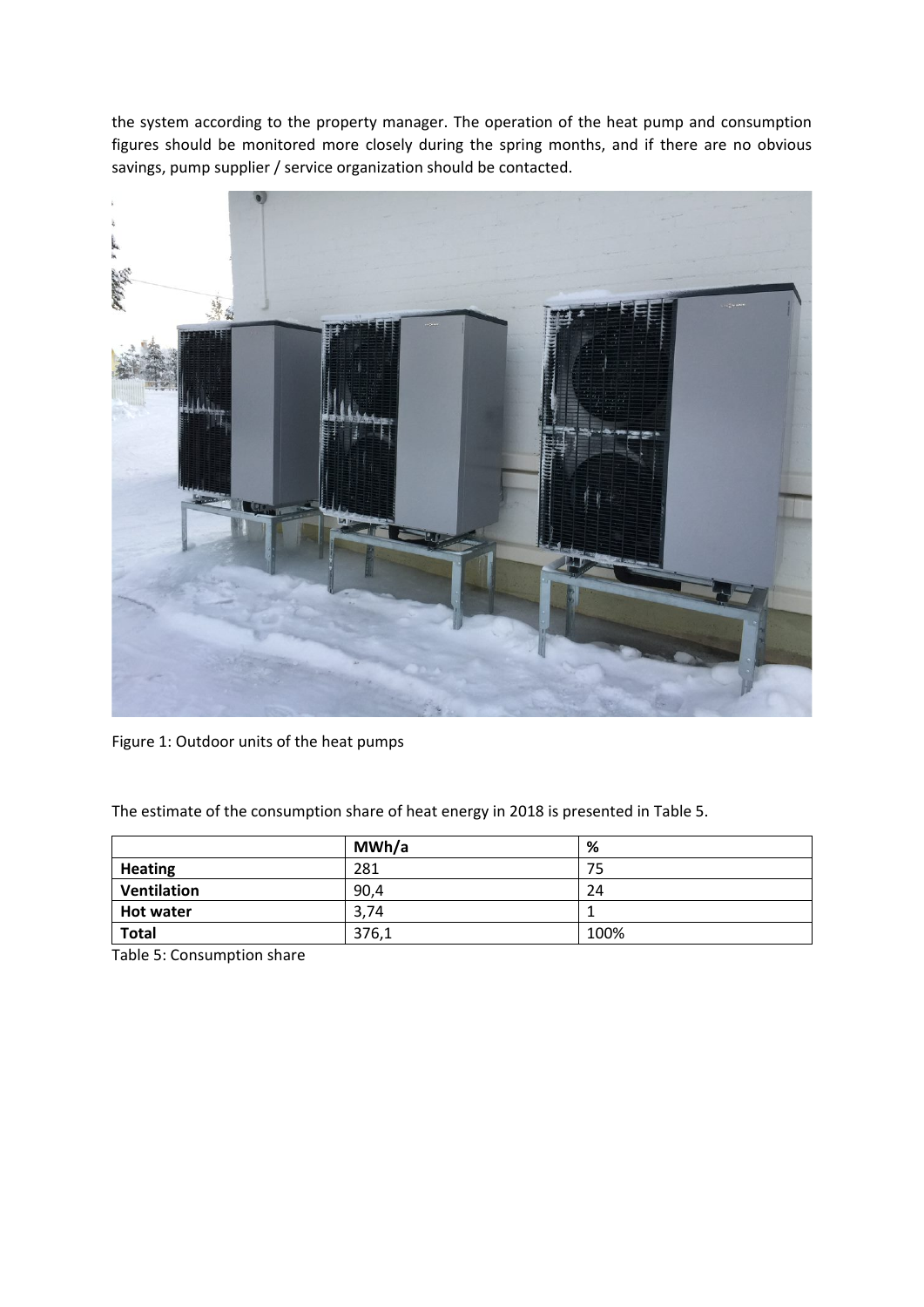# <span id="page-8-0"></span>Electrical systems

Electricity consumption is shown in Figure 2, which shows a decrease in electricity consumption in the spring months compared to previous years. Since August, electricity consumption has risen markedly compared to previous years, due to the installation of the heat pump system



Figure 2: Monthly electricity consumption 2011-2018

Figure 3 shows the visualized electricity consumption of 2018 compared to previous years.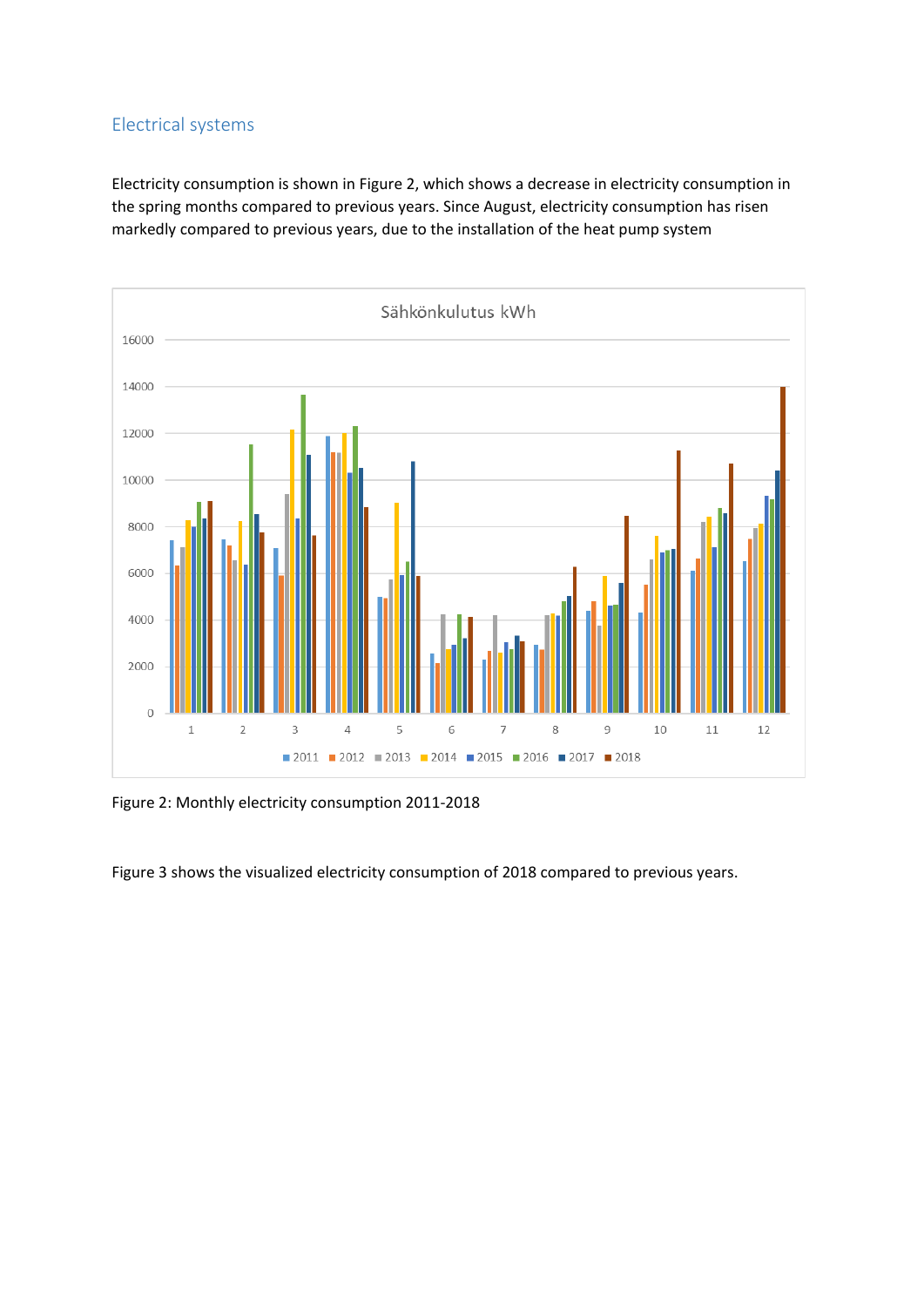

Figure 3: Visualized electricity consumption

# **The heat pump system**

The air-to-water heat pump has been estimated to have consumed about 14,000 kWh since the installation, based on consumption figures. However, oil consumption has not decreased as expected.

# **Lighting**

The lighting in the school building has been made more energy-efficient by installing new LED lights instead of fluorescent lamps. Old fluorescent tubes and halogen bulbs have also changed into energy saving models. Lighting control is further arranged by hand switches.

# **Supply air heaters**

After the previous auditing, new supply air heaters with either 800 W or 1500 W power have been added to the site. The total power of the heaters is about 10 kW. The thermostats of the heaters are adjusted to a temperature of about 20-25 ° C.

# **Trace heating**

In the past, the trace heating system caused high consumption peak loads. Still the trace heating is operated manually, but it has now thermostat control installed. On the basis of the spring consumption figures, it can be estimated that the systems consumption was about 1500 kWh.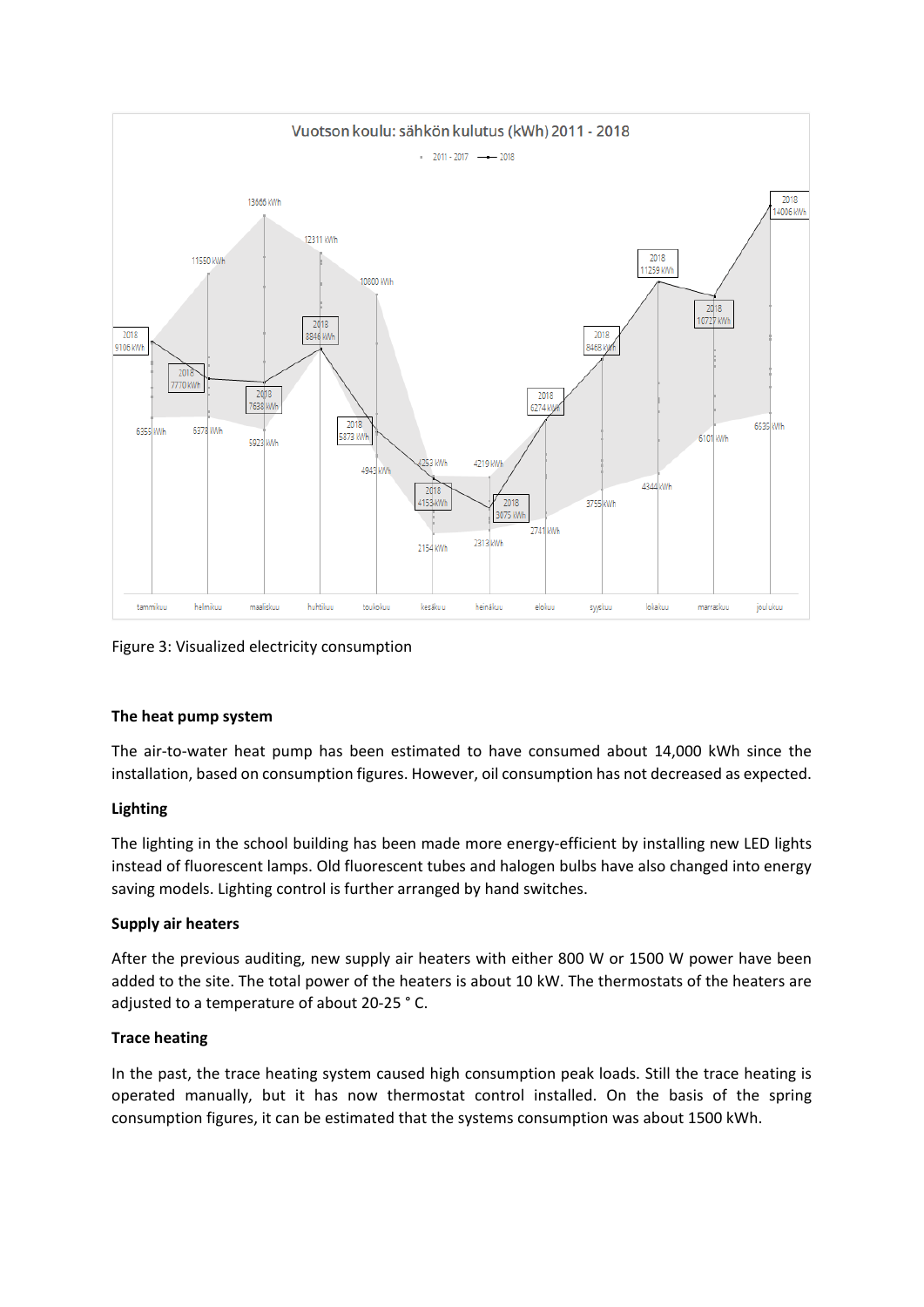# **Car Heating plug sockets**

The control of the car heating sockets has been implemented with day-time clocks, which can be used to schedule the heating period to two hours.

# **Kitchen**

The floor heating in the kitchen consumes about 180kWh / $m^2$  per year. The kitchen area is about 40m2, so the annual energy consumption is 7,2 MWh.

# **Other systems**

Two indoor air purifiers have been installed in the building, the use of them does not significantly affect energy consumption as the power is only 140W.

# <span id="page-10-0"></span>Water and waste-water systems

The school is connected to the Vuotso water and sewerage network. Hot water is heated at the site with a coil installed in the oil boiler, with a flow temperature of 57 ° C. It was not possible to check the return flow temperature. The pressure level of the water supply network was 6.5 bar measured from the sink at boys bathroom. The water taps are traditional one-and two-handle taps. The flow of taps varied between 6-19 l/minute. The flow of taps in most spaces is high in relation to the target level.



Figure 5**:** Cumulative water consumption

At the time of the auditing, one leaking toilet seat was found. Even single leaks can significantly increase monthly water consumption. A leak that looks like little and nonsense can actually mean hundreds of liters of wasted water per day. From the graph of cumulative consumption (Figure 5), water consumption in 2018 can be seen at relatively a low level until July. Since then, the monthly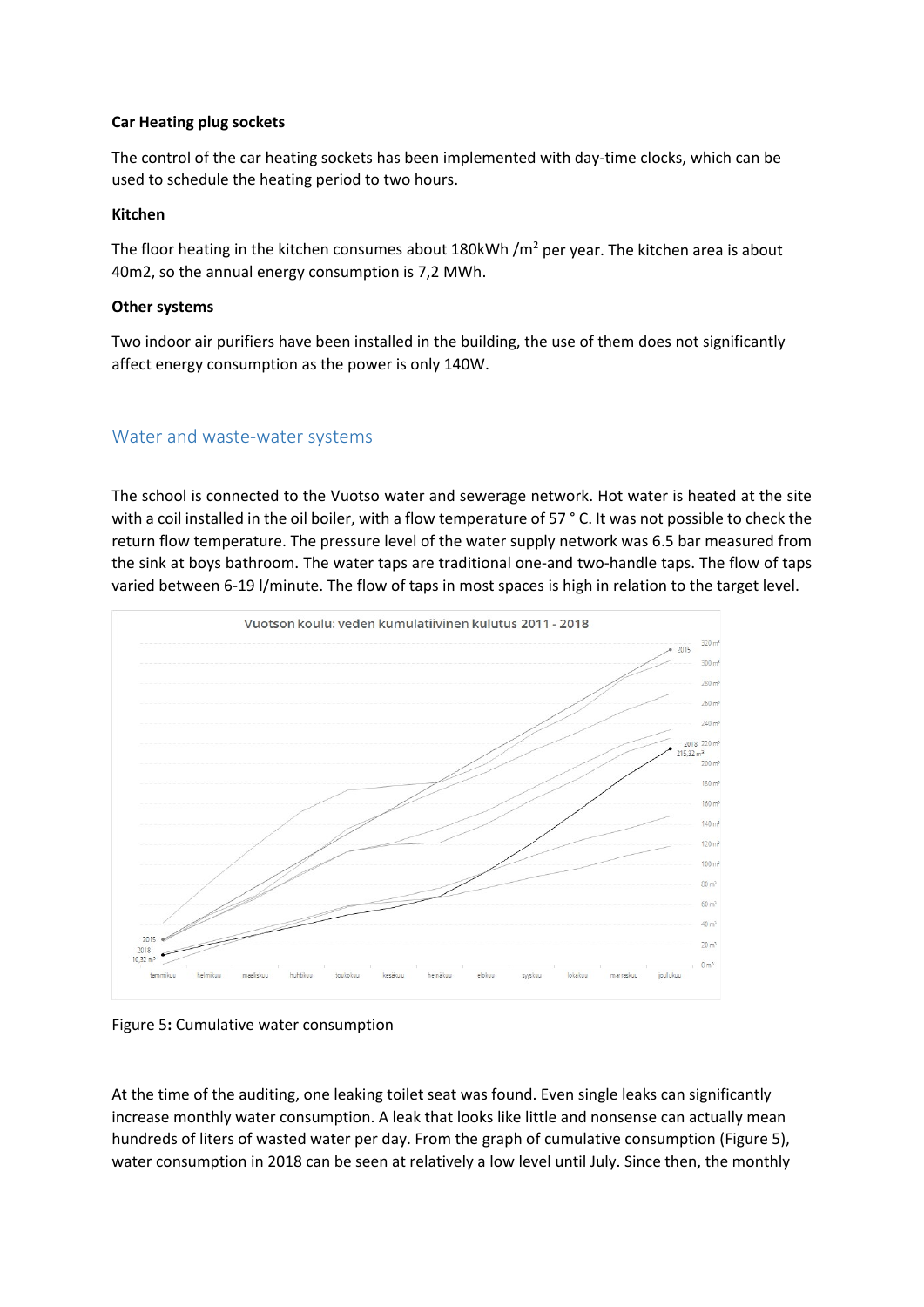consumption has more than doubled. This could indicate that noticed a small leak in the toilet seat has been there for several months already.

# <span id="page-11-0"></span>Ventilation system

Classrooms and the gym have mechanical intake and exhaust ventilation, in addition to this, replacement air is supplied through separate air heaters in classrooms. In the technical work room, the supply air duct is not in use, even though the line is built.

After the previous auditing, frequency inverters have been added to the intake and exhaust air machines to enable the control of the power of the machines. After the supply air duct has been added to the classrooms, the feeling of draw has decreased. At the time of the auditing, the flow of input air was about 600 l/s measured from the duct in the engine room. Approximately 100 l/s goes into the classrooms. The power of the supply air machine is lowered when the outdoor air falls below -13 ° C according to the following adjustment curve (Fig. 6).



Figure 6: Rotation speed control curve of supply air machine

The supply air temperature setting value is shown in the figure 7. The temperature should be slightly lower than the room temperature, unless the room is intended to be heated by a ventilator. The space's main heating devices reacts faster to changes and utilize free energy more efficiently than a ventilation unit. The recommended value for the blowing temperature is about 15-17 ° C.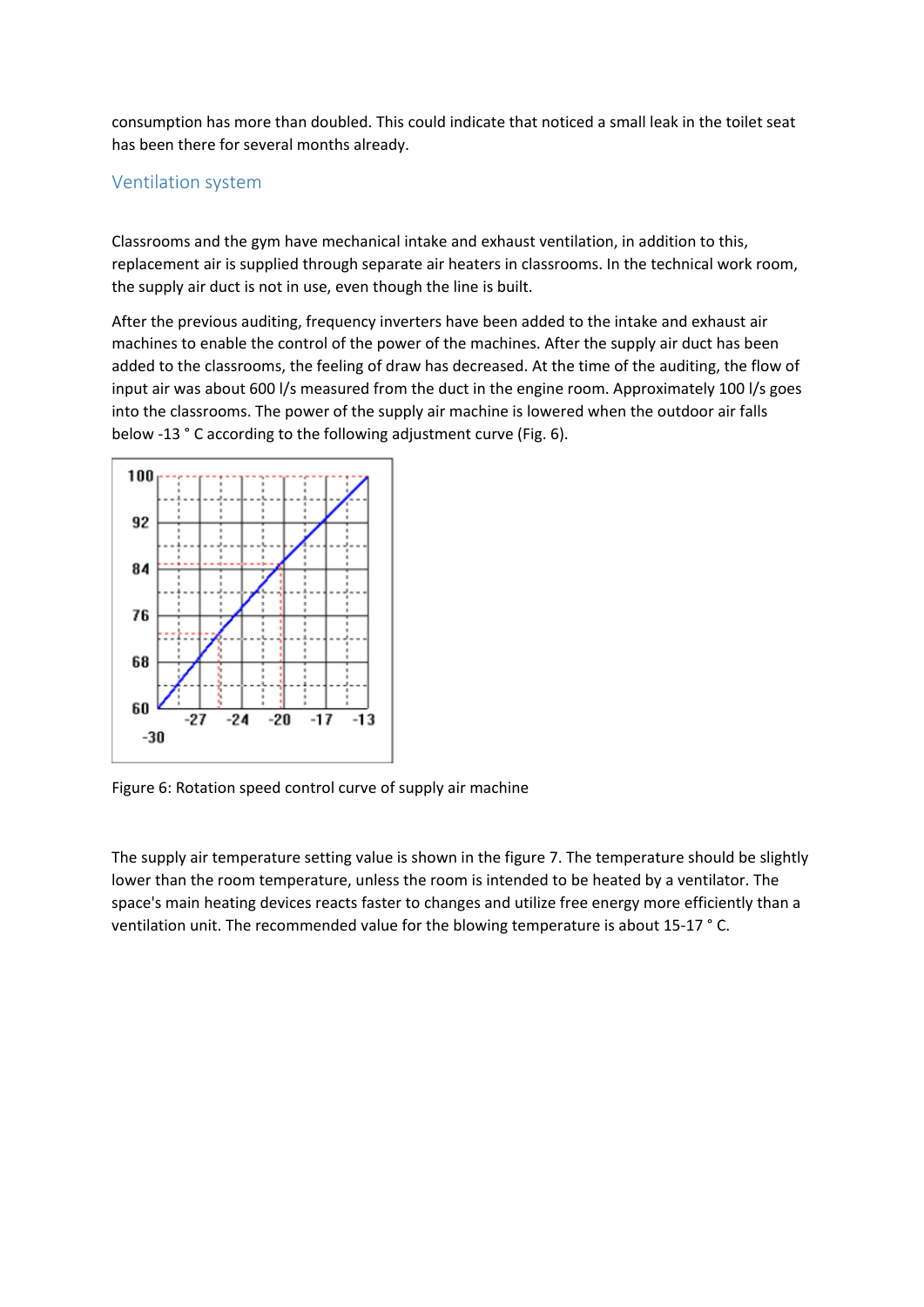

Figure 7: Supply air temperature settings

During the auditing, air volume measurements were done for the classroom air terminal devices. Based on the measurements, the exhaust air flow of the classrooms is about 30 l/s and the supply air flow is about 20 l/s without taking into account the fresh air through the supply air heaters. At the time of the auditing, the building was under pressure of 10-11.5 Pa regarding outdoor pressure, which can be considered too high. The pressure level can be compensated by adding the supply air flow either mechanically or by means of replacement air valves.

According to the manufacturer, the supply air flow of the Mobair 2020 heaters is, about 10-12 l/s at 10Pa pressure difference. The flow can also be enhanced by the device's own fan. The prevailing pressure level shows that the amount of air coming from the replacement air valves of Vallox MUH is about 35 l/s.

# **PAINEHÄVIÖ**



**TULOILMALÄMMITIN, PAINEHÄVIÖ** 

- Käyrästön ilmoittamaan tuloilmalämmittimen painehäviöön lisätään aina kanaviston painehäviö.
- Mikäli kanaviston painehäviöstä ei ole tietoa, sen voidaan olettaa olevan samansuuruinen kuin tuloilmalämmittimen painehäviön. Esim. kun asuntoon halutaan lämmittimen kautta ilmaa 18 dm<sup>3</sup>/s tarvitaan asunnossa 3 Pa + 3 Pa= 6 Pa alipainetta, joka saavutetaan esim. poistopuhaltimella.

Figure 8: Pressure drop of replacement air heater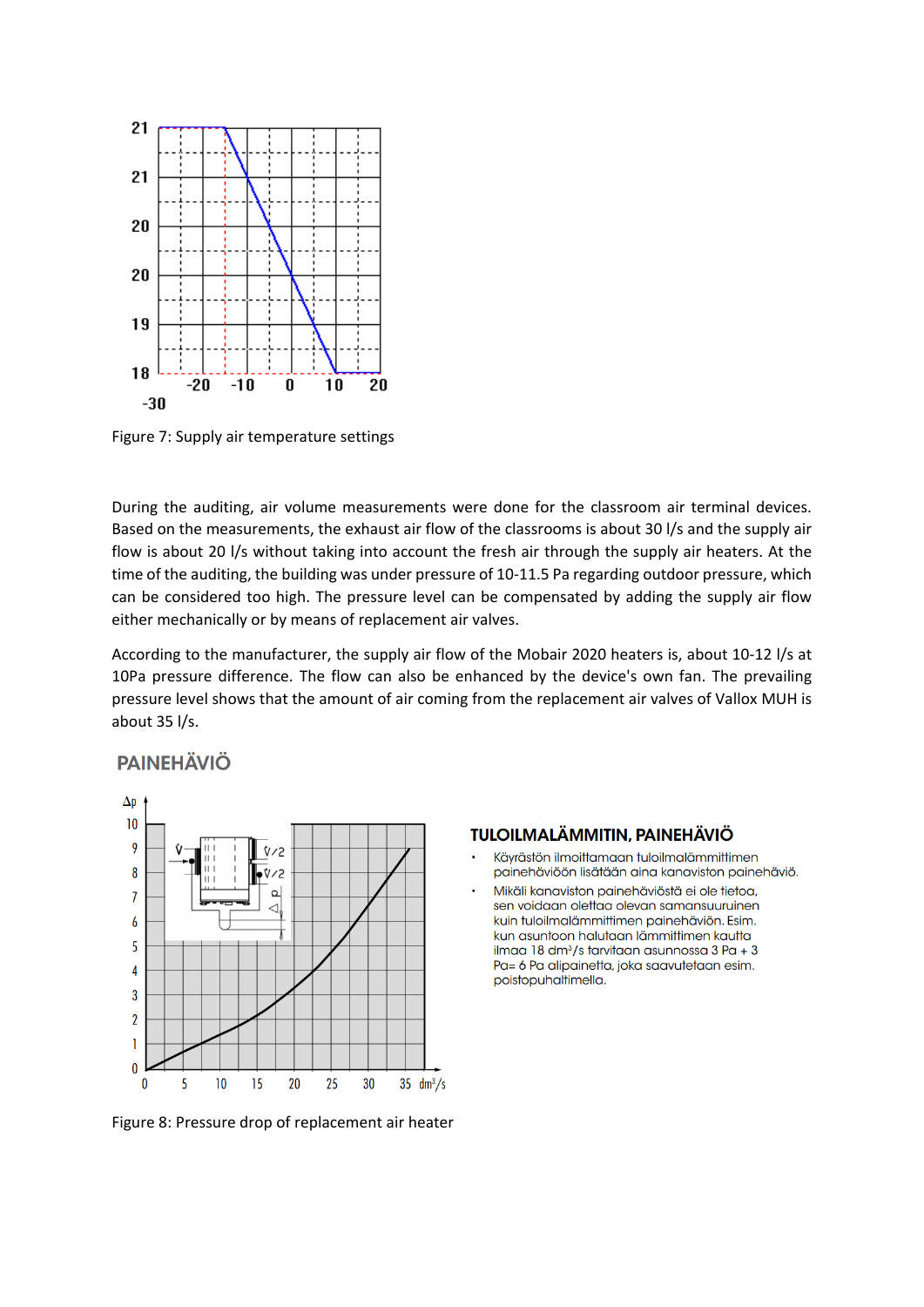Scheduled run times of ventilation machine for school building are implemented by following time programs. Green colour indicates time when ventilation runs at minimum power.

| Aikaohjelmat      |               |                                            |                |        |                                       |                 |                   |                |                               |    |         |                   |              | × |
|-------------------|---------------|--------------------------------------------|----------------|--------|---------------------------------------|-----------------|-------------------|----------------|-------------------------------|----|---------|-------------------|--------------|---|
| $\mathbf{i}$<br>L | Uusi<br>Tuhoa | VUOTSON KOULU                              |                |        | $\overline{\psi}$<br>Aikarivejä yht.: | <b>AK 27</b>    | AOnro             | $\overline{2}$ | Siirrä<br>$\vert \cdot \vert$ |    | Tulosta | Kaikki<br>Valittu |              |   |
| Ma                | $\mathbf 0$   | $\overline{2}$                             | $\overline{4}$ | 6      | 8                                     | 10 <sub>1</sub> | $12 \overline{ }$ | ⊣∣<br>14       | 16                            | 18 | $20\,$  | 22                | Seis         |   |
| Ti                |               |                                            |                |        |                                       |                 |                   |                |                               |    |         |                   | Käy<br>Hidas |   |
| Ke<br>To          |               |                                            |                |        |                                       |                 |                   |                |                               |    |         |                   | Nopea        |   |
| Pe<br>La          |               |                                            |                |        |                                       |                 |                   |                |                               |    |         |                   |              |   |
| Su                |               |                                            |                |        |                                       |                 |                   |                |                               |    |         |                   |              |   |
| Va<br>27.021      | Laitteet      |                                            |                | Kopioi |                                       |                 |                   |                |                               |    |         |                   |              |   |
|                   |               | Ilmastoinnin minimiaika (Koneet minimille) |                |        |                                       |                 |                   |                |                               |    |         |                   | Talleta      |   |

Figure 9: At night time the ventilation is at minimum power

Vallox 132 E. ventilation machine is responsible for the ventilation of the guidance center. The machine has two 1200 W heating resistors for pre- and post-heating. The power of the machine can be adjusted with the switch in the waiting room. It is also possible to adjust the post-heating of the machine with a thermostat.

At the time of auditing, the machine was at minimum power, with an air volume of about 35 l/s, which is sufficient for the space in question. If necessary, the ventilation is easy to enhance with the manual switch.

The exhaust ventilation in the kitchen area is unnecessarily high according to the users. Replacement air is transferred to the space as transfer air from the vents above the interior doors.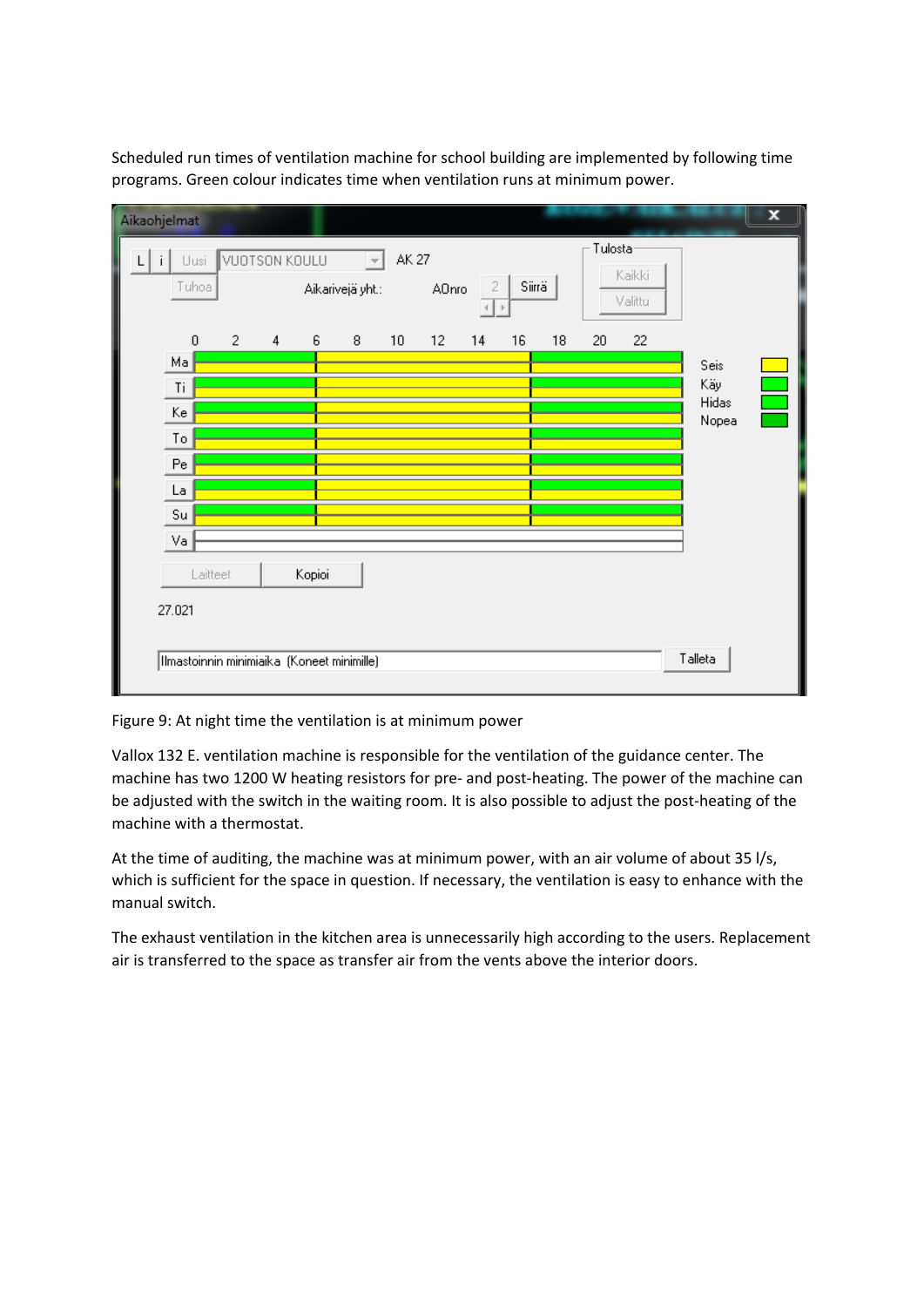# <span id="page-14-0"></span>Cooling systems

The mobile air conditioner is responsible for cooling the nurse's reception room. The unit automatically maintains the selected temperature between 15-31 ° C. At the time of auditing, the device was not in use.

| Malli                                                                                                                                     |                 | MFP26-1021R1         |  |  |
|-------------------------------------------------------------------------------------------------------------------------------------------|-----------------|----------------------|--|--|
| Jäähdytysteho                                                                                                                             |                 | 9 000 Btu/t /2 600 W |  |  |
| Kosteudenpoistoteho (I/päivä)                                                                                                             |                 | 18                   |  |  |
|                                                                                                                                           | Jäähdytys       | 1100                 |  |  |
| Teho (W)                                                                                                                                  | Kosteudenpoisto | 800                  |  |  |
| Virtausnopeus (m <sup>3</sup> /t)                                                                                                         |                 | 360                  |  |  |
| Virtalähde (yksivaiheinen) V~/Hz)                                                                                                         |                 | 220~240V/50          |  |  |
| Äänenpainetaso dB (A)                                                                                                                     |                 | $\leq 52$            |  |  |
| Nettopaino (kg)                                                                                                                           |                 | 34                   |  |  |
| Mitat                                                                                                                                     | Runko (mm)      | 738x446x377          |  |  |
|                                                                                                                                           | Pakkaus (mm)    | 780x460x450          |  |  |
| Jäähdytysaine / (g)                                                                                                                       |                 | R407C/490            |  |  |
| Käyttötila (m <sup>2</sup> )                                                                                                              |                 | 18                   |  |  |
| Huomautus: Yllä mainittu jäähdytysteho on mitattu ympäristössä, jonka lämpötila on<br>30 °C DB / 25.5 °C WB (sama sisä- ja ulkotiloissa). |                 |                      |  |  |

Figure 10: Specs of cooling unit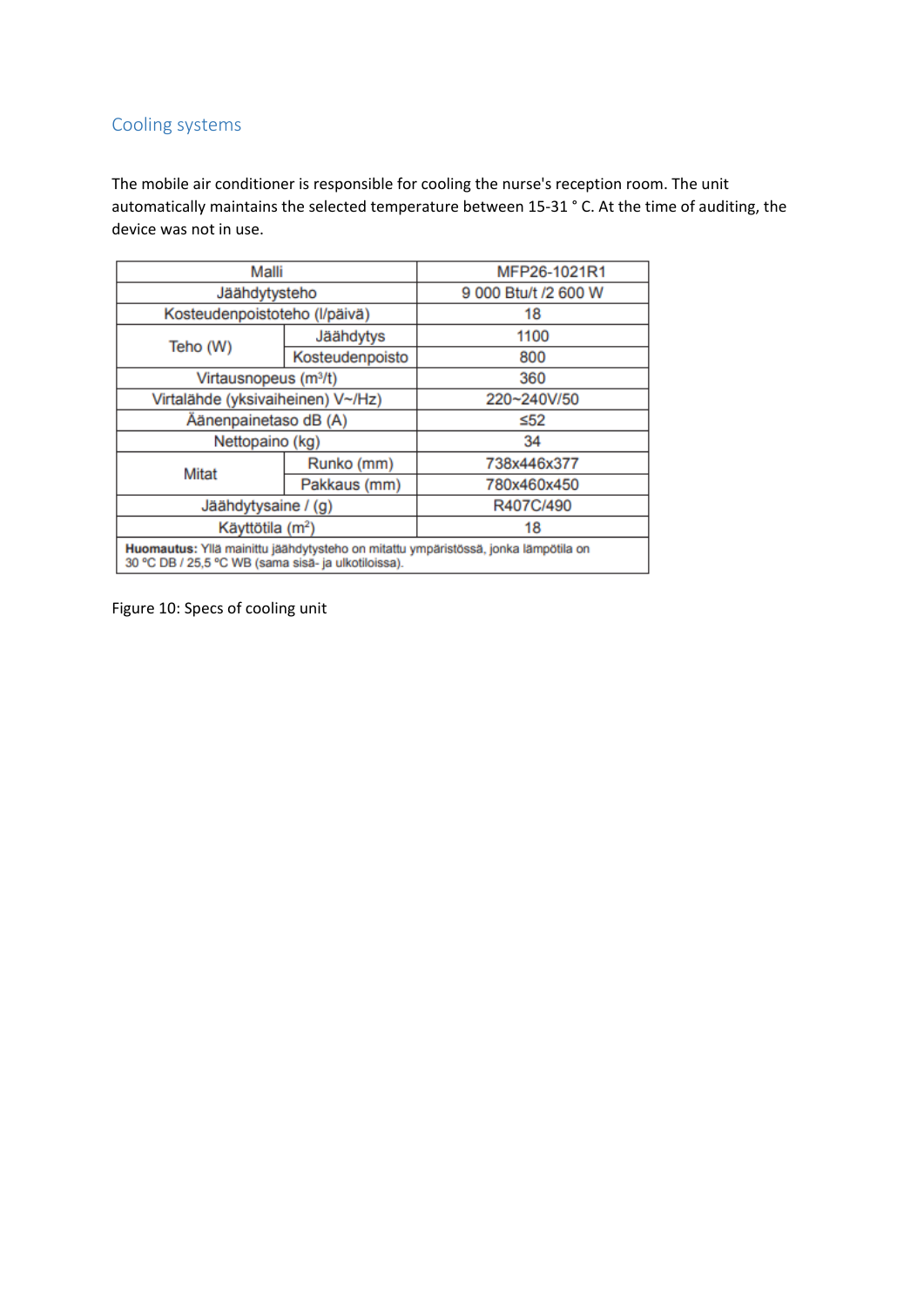# <span id="page-15-0"></span>**Structures**

Changes have been made to the structure of the property after the first energy auditing. One of the classrooms is divided into two smaller ones, which makes the use of spaces more efficient. The surface temperatures of the structures were measured with a thermal camera and a surface thermometer. In particular, the attic floor temperatures were significantly low. There were also found some low surface temperatures on the walls, mainly due to air leaks.



Figure 11: Thermal camera image from the hall

The insulation of the attic floor is carried out with a layer of blowing wool of about 15-25cm, which gives the structure a U value of about 0.27 to 0.17W/ $m^2$ . In 2007-2009, the maximum value of the Building Code for the U-value of the upper floor structure was 0.15, and since 2010 the maximum value has been 0.09. Additional insulation of the attic floors would be easy to implement, because of easy access to the attic floor.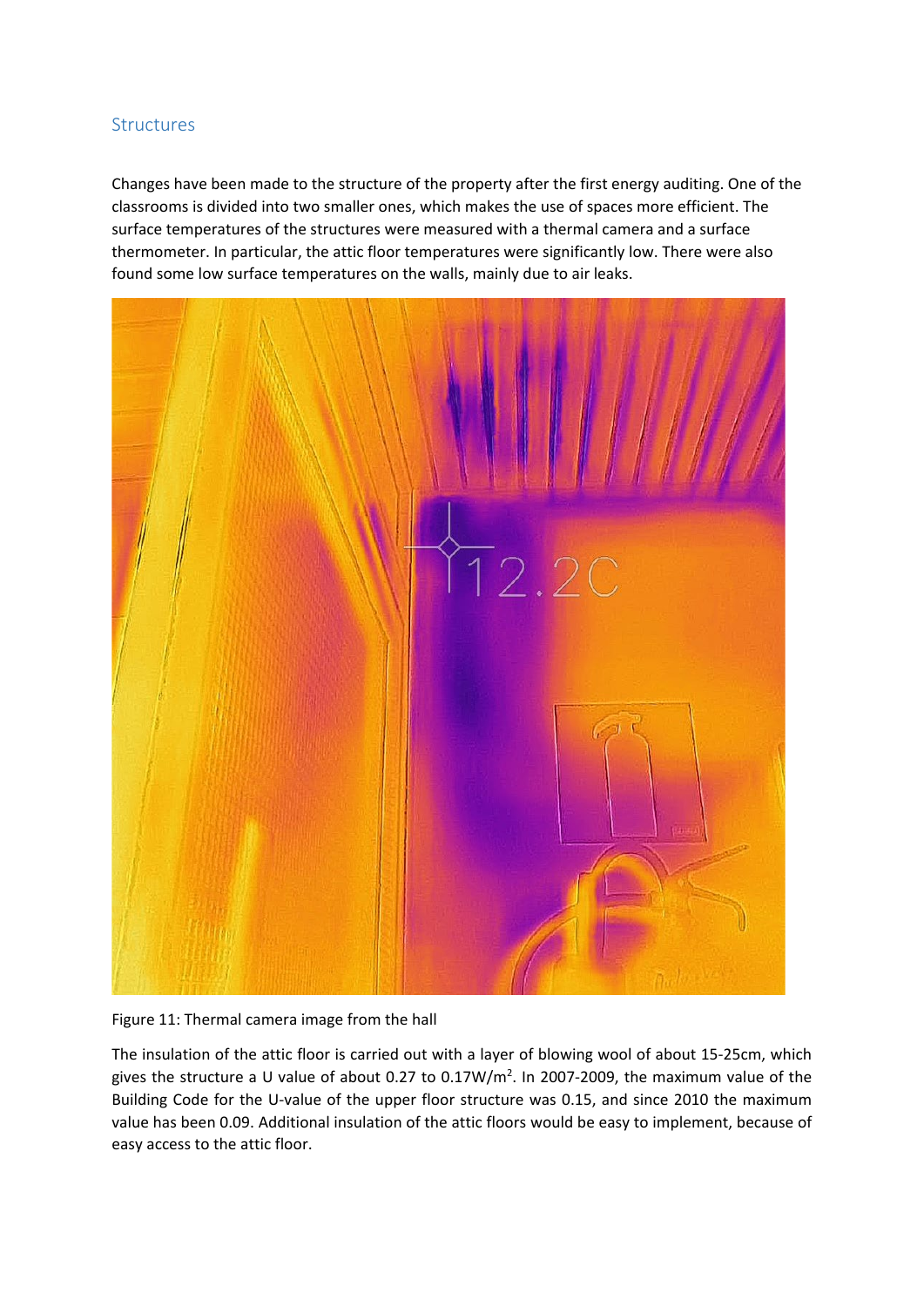The level of insulation of the roof of the gym could not be determined, but according to the observations, there are heat leaks in the structure, or the insulation level is insufficient. Icicles during the winter temperatures indicates heat leaks or insufficient insulation levels.



Figure 12: Icicles hanging from the eaves

Main entrance of the school building does not have vestibule, and also the use of vestibule at the gym side is inadequate. The other door of the vestibule was open. At the same time, the temperature of this vestibule was unnecessarily high. It is advisable to keep the temperature in the cabinet well below room temperature and both doors closed. This minimizes the amount of heat leakage from the external door. With the addition of a vestibule to the lobby and the proper use of it, not only the heat leakage, but also the feel of the draw would decrease in the building.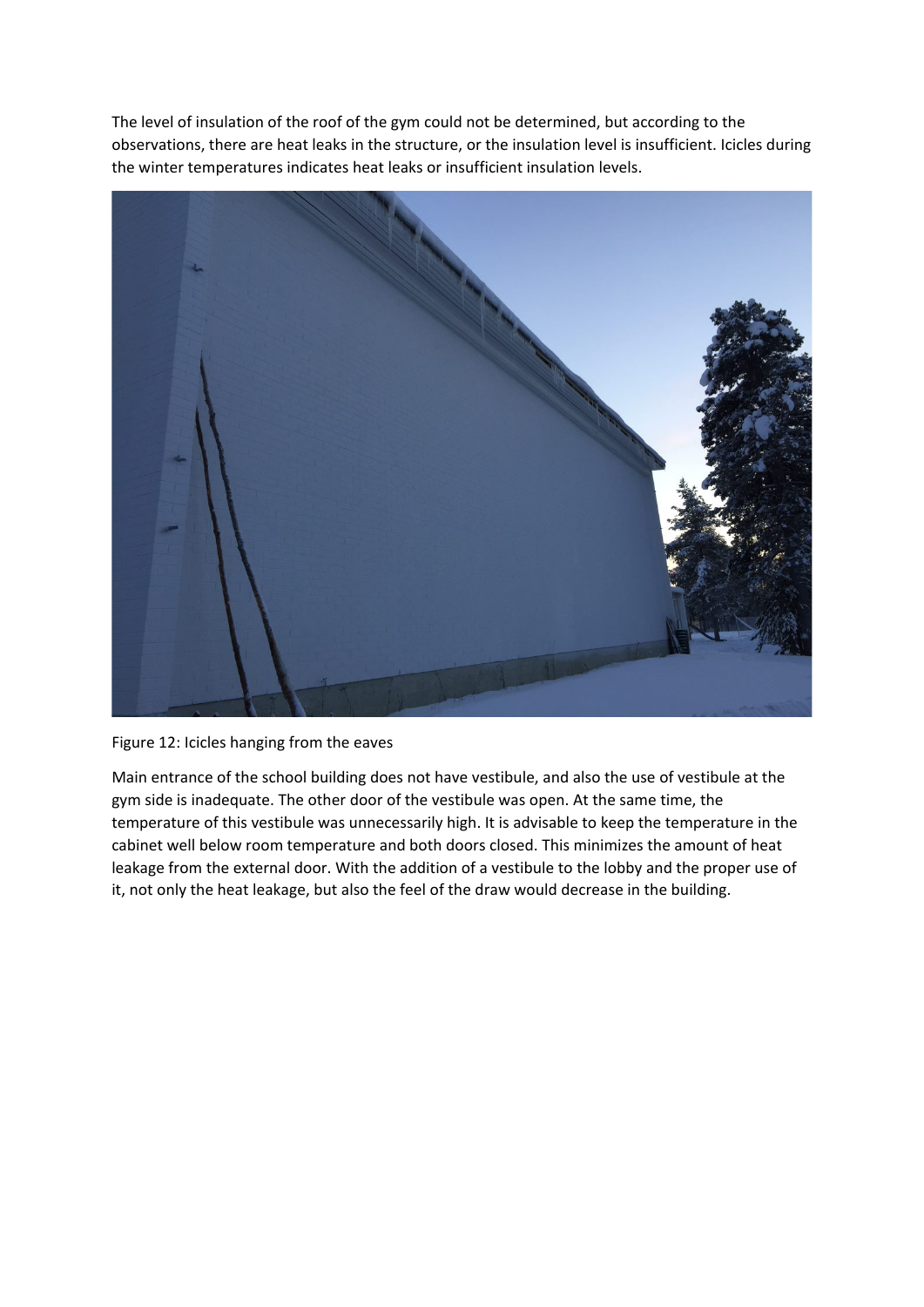# <span id="page-17-0"></span>Proposed improvements

# Energy and water prices and CO2 coefficients used in savings calculations

# **Heat**

The heat production of the Vuotso School is carried out on its own light oil boiler with a  $CO<sub>2</sub>$  emission factor of 261 kg  $CO<sub>2</sub>$  / MWh according to the table in the Motiva calculation guide.

The price of heating oil is the current market price of  $\epsilon$  1 / l incl. VAT. 24%

# **Electricity**

- The price of electricity used in the calculations is  $0.12 \notin /$  kWh
- Average  $CO<sub>2</sub>$  emission factor for electricity production in Finland, calculated as a five-year rolling average:
- $\bullet$  164 kg CO<sub>2</sub> / MWh

(Source: Statistics Finland, statistical year 2016) (updated 26.4.2018)

# **Water**

- The price of water is used  $1,45 \in \text{\textsterling} / m^3 + \text{\textsterling} / 24\%$
- The price of waste water is used  $1,45 \text{E/m}^3$  + VAT 24%

# <span id="page-17-1"></span>Heating systems

The performance of the installed air-to-water heat pump has not been effective on the basis of consumption figures. Considering the overall power of the system, oil consumption should decrease significantly.

Proposed improvements

- Inspection of system operation / maintenance
- Guidance for how to use the system
- Lowering the flow temperature of heating water, if possible, it would reduce the use of the oil burner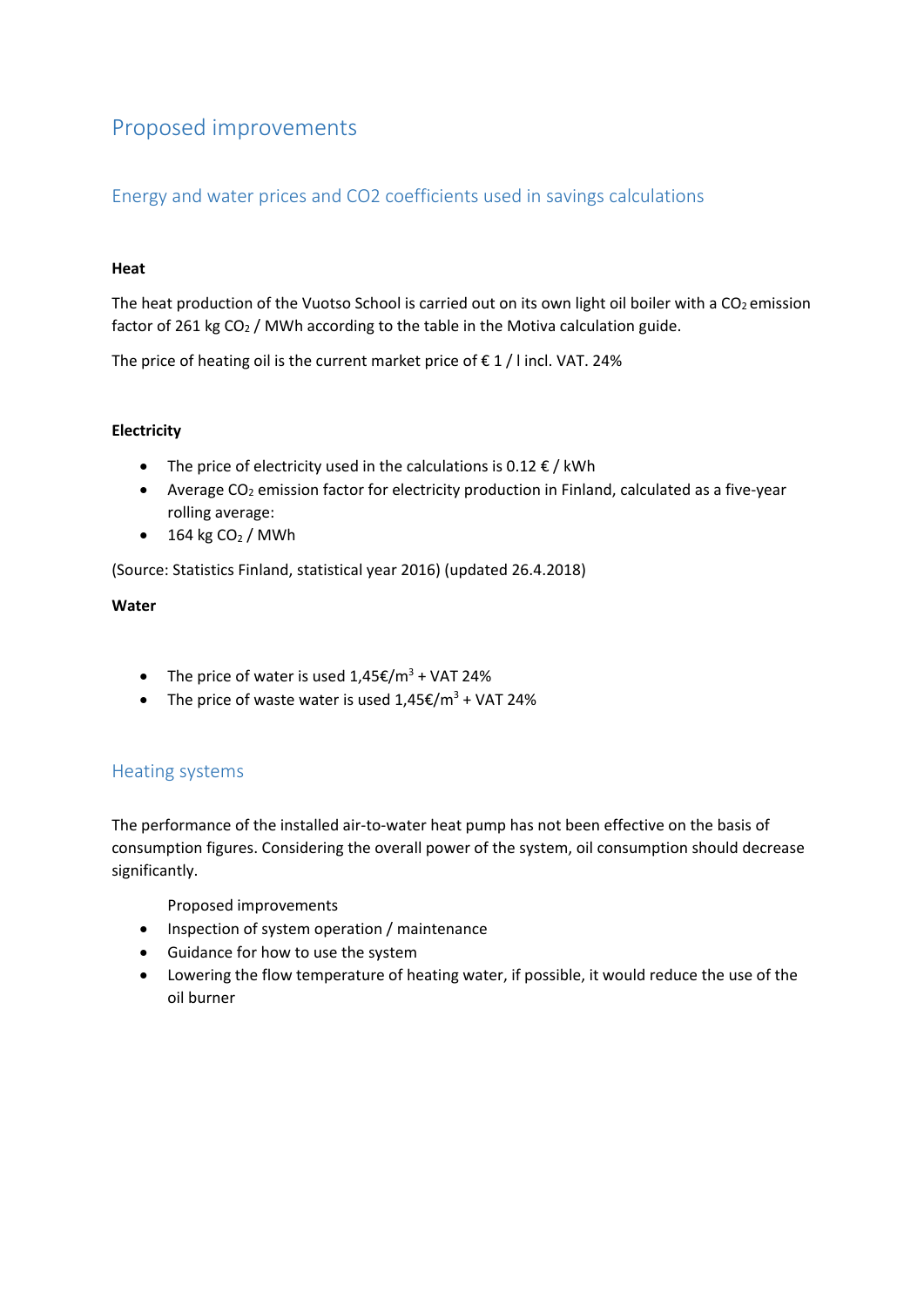# <span id="page-18-0"></span>Water systems

From monthly consumption figures can be deduced the increase in consumption since August compared to the beginning of the year. The single leak in the toilet seat observed in the auditing may be the cause of the rise in water consumption.

A small leak in the toilet seat can be up to about 30 liters/hour. Thus, the monthly consumption increases by about 20 m<sup>3</sup>. Similar growth can be seen in water consumption reading. Total leakage consumption is estimated to be  $111m^3/a$  when compared to normal months. Because the spill has been just cold water, the estimated price would be 360 €. In this case, no price was calculated for the leak repair.

# <span id="page-18-1"></span>Ventilation system

At the moment, about a quarter of the total thermal energy of the building is used to heat the supply air. By installing a ventilation machine(s) equipped with heat recovery unit, saving up to 65 - 75MWh could be achieved, which provides 17-20 % annual savings for heating energy.

65MWh  $*$  261 kg CO<sub>2</sub> / MWh = 16,965 kg CO2

65MWh / 0.85 / 10.02kWh / m<sup>3</sup> = 7600l = 7600 €

If there is desire to invest for a ventilation system with a heat recovery unit, there should be done proper ventilation plan first. Where suitable ventilation machine, ductwork and terminals are selected. The modern air handling unit can also be equipped with various type of sensors (CO2, presence), making it easy to use the machine.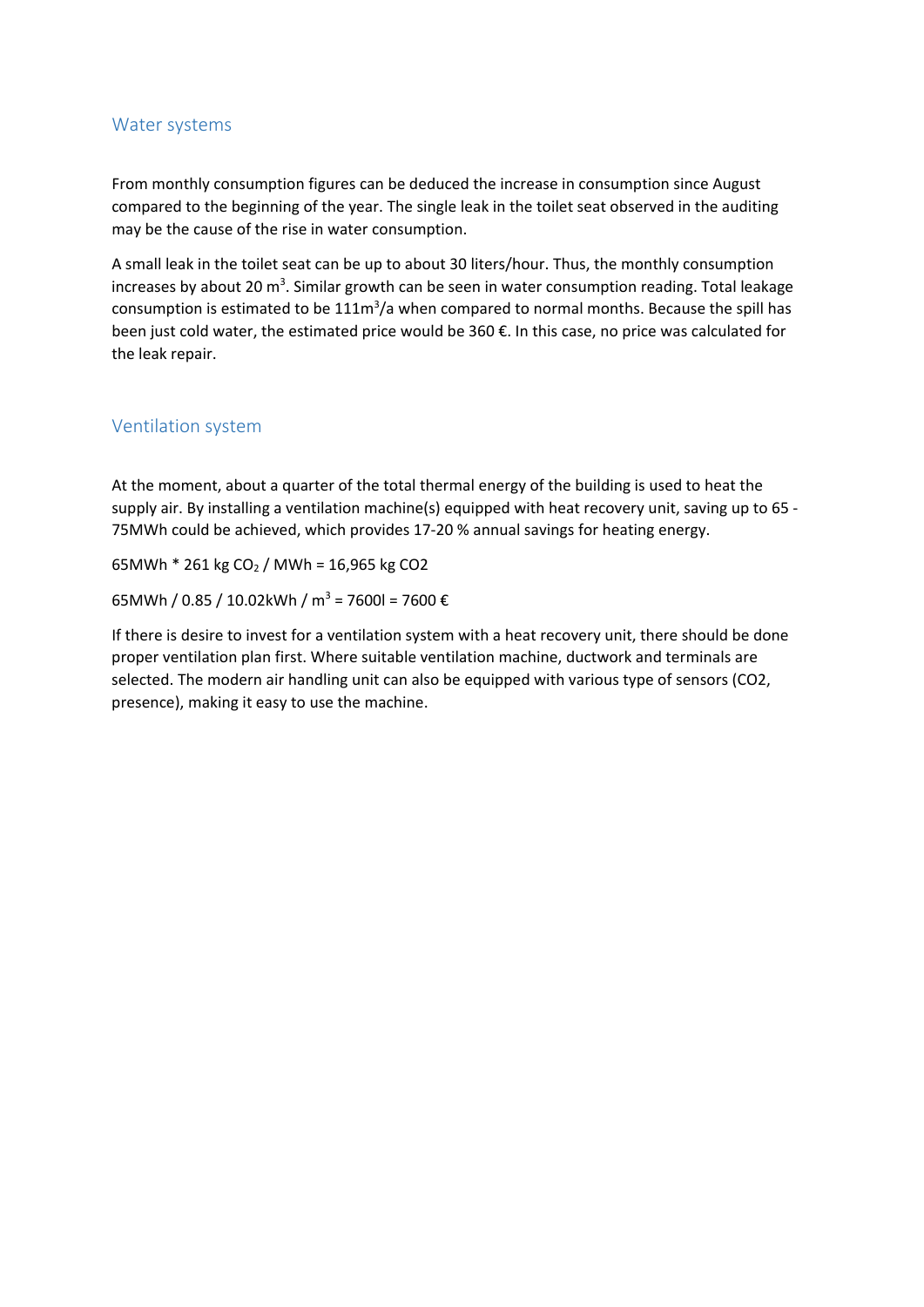# Pallas eAir W oikea

#### **Puhaltimet**

|                    | Tulo                | Poisto  |
|--------------------|---------------------|---------|
| Mitoituspisteessä  |                     |         |
| Puhallinnopeus     | 54 %                | 56 %    |
| Syötetty ilmavirta | 600 l/s             | 650 l/s |
| Kanavapaine        | 100 Pa              | 100 Pa  |
| Ottoteho           | 355W                | 407 W   |
| <b>SFP</b>         | 1.17 kW/( $m^3$ /s) |         |
| <b>Huipputeho</b>  |                     |         |
| Maksimi-ilmavirta  | 954 l/s             | 991 l/s |
| Maksimikanavapaine | 253 Pa              | 232 Pa  |
| Tehostusvara       | 59 %                | 52 %    |

#### Vuosilaskenta

| Kaupunki                              | Sodankylä, Suomi |
|---------------------------------------|------------------|
| Vuosihyötysuhde                       | 68.8%            |
| Hyötysuhde yhtäsuurilla ilmavirroilla | 71.7%            |
| Poistoilmasta talteenotettu           | 101 344 kWh      |
| lämpöenergia                          |                  |
| Vuotuinen jälkilämmitystarve          | 12 809 kWh       |

#### Äänet (Lw)

|                                 |    |     |     | Taajuudet [Hz] |    |    |    |    |      |       |
|---------------------------------|----|-----|-----|----------------|----|----|----|----|------|-------|
|                                 | 63 | 125 | 250 | 500            | 1k | 2k | 4k | 8k | dB   | dB(A) |
| Vaipan läpi                     | 60 | 61  | 65  | 56             | 52 | 40 | 26 | 17 | 67.4 | 58.9  |
| 20 m <sup>2</sup> absorptio LpA |    |     |     |                |    |    |    |    |      | 51.9  |
| Tuloilmakanava                  | 60 | 62  | 69  | 63             | 67 | 65 | 54 | 41 | 73.2 | 70.5  |
| Poistoilmakanava                | 52 | 60  | 62  | 48             | 43 | 42 | 32 | 14 | 64.3 | 54.8  |
| Ulkoilmakanava                  | 55 | 56  | 56  | 50             | 44 | 39 | 32 | п  | 60.9 | 52.0  |
| Jäteilmakanava                  | 60 | 63  | 70  | 64             | 68 | 67 | 61 | 46 | 74.6 | 72.6  |

#### Ecodesign

| <b>SFPint</b>                             | 799 W/(m <sup>3</sup> /s)  |
|-------------------------------------------|----------------------------|
| SFPint limit, 2016                        | 1243 W/(m <sup>3</sup> /s) |
| SFPint limit, 2018                        | 1003 W/( $m^3/s$ )         |
| Laite täyttää Ecodesign 2018 -vaatimukset |                            |

| <b>Talvi</b><br>Lämmön talteenotto |                   |
|------------------------------------|-------------------|
| Tyyppi                             | Vakio             |
| Mitoituspisteessä                  | $-38 °C / 90$ %RH |
| Tuloilma jälkeen LTO:n             | 6.7 °C / 71 %RH   |
| Hyötysuhde                         | 74.6%             |

#### Nestepatteri W

| Patteri                                                      | 60/40 ℃ Sisäinen     |  |
|--------------------------------------------------------------|----------------------|--|
| Ilma sisään                                                  | 1.7 °C / 100 %RH     |  |
| Ilma ulos                                                    | 13.4 °C / 45 %RH     |  |
| Neste                                                        | 0.218 I/s / 12.2 kPa |  |
| Neste sisään/ulos                                            | 35 / 25 °C           |  |
| Venttiili                                                    | R222, kvs 6.30 DN25, |  |
|                                                              | <b>TR24-SR</b>       |  |
| Teho                                                         | 8.72 kW              |  |
| Huom! Tämä on ei ole vakiopatteri tälle laitteelle. Huomauta |                      |  |
| tästä tilauksen yhteydessä."                                 |                      |  |

#### **Kesä** Lär män taltoonotta

| Lammon tance notto     |                  |
|------------------------|------------------|
| Tyyppi                 | Vakio            |
| Mitoituspisteessä      | 25 °C / 50 %RH   |
| Tuloilma jälkeen LTO:n | 23.5 °C / 55 %RH |
| Hyötysuhde             | 74.6%            |

# Nestepatteri W

| Patteri                                                      | 60/40 ℃ Sisäinen |
|--------------------------------------------------------------|------------------|
| Ilma ulos                                                    | 23.5 °C / 55 %RH |
| Huom! Tämä on ei ole vakiopatteri tälle laitteelle. Huomauta |                  |
| tästä tilauksen yhteydessä."                                 |                  |

# Figure 13: Example of the saving potential of ventilation machine with the heat recovery unit